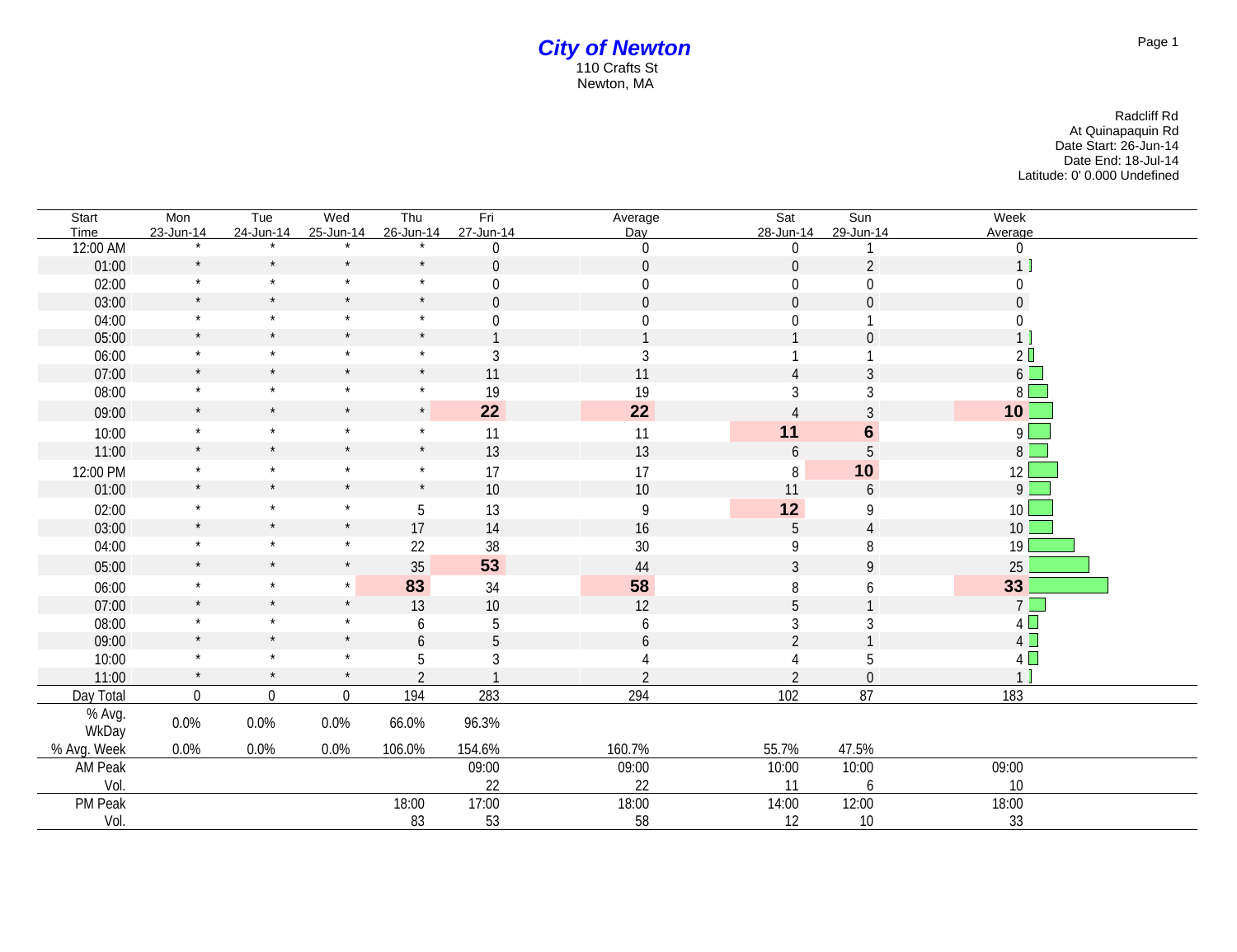| Start           | Mon              | Tue             | Wed            | Thu              | Fri              | Average        | Sat              | Sun              | Week            |
|-----------------|------------------|-----------------|----------------|------------------|------------------|----------------|------------------|------------------|-----------------|
| Time            | 30-Jun-14        | 01-Jul-14       | 02-Jul-14      | 03-Jul-14        | 04-Jul-14        | Day            | 05-Jul-14        | 06-Jul-14        | Average         |
| 12:00 AM        | $\boldsymbol{0}$ |                 |                |                  |                  |                |                  | $\overline{2}$   |                 |
| 01:00           | $\boldsymbol{0}$ | $\overline{0}$  | $\overline{0}$ | $\mathbf 0$      |                  | $\mathbf 0$    | $\boldsymbol{0}$ | $\mathbf 0$      | $\overline{0}$  |
| 02:00           | $\boldsymbol{0}$ | $\overline{0}$  |                | $\boldsymbol{0}$ | 0                | 0              | $\overline{2}$   | 0                |                 |
| 03:00           | $\mathbf 0$      | $\mathbf 0$     | $\mathbf 0$    | $\overline{0}$   | $\boldsymbol{0}$ | $\theta$       | $\mathbf 0$      | $\mathbf 0$      | $\overline{0}$  |
| 04:00           | $\boldsymbol{0}$ | $\overline{0}$  | $\Omega$       | $\overline{0}$   | $\Omega$         | 0              | $\overline{0}$   | $\Omega$         | $\Omega$        |
| 05:00           | $\overline{2}$   | 3               | 2              |                  | $\Omega$         | $\mathfrak{D}$ | $\theta$         | $\mathbf 0$      | 1               |
| 06:00           | $\overline{2}$   |                 | $\overline{2}$ | 3                |                  | 2              |                  |                  | 2 <sup>0</sup>  |
| 07:00           | 9                | 9               |                | 6                | $\Omega$         | 6              | $\theta$         | $\theta$         | 4               |
| 08:00           | 29               | 45              | 18             | 23               |                  | 23             |                  | $\overline{2}$   | 17              |
| 09:00           | 28               | 55              | 38             | 14               | 2                | 27             | 3                |                  | 20              |
| 10:00           | 13               | $20\,$          | 17             | 16               | $5\phantom{.0}$  | 14             | 4                | $\boldsymbol{0}$ | 11              |
| 11:00           | 11               | 18              | 12             | 17               |                  | 12             | 12               |                  | 10 <sup>°</sup> |
| 12:00 PM        | $20\,$           | 9               | 9              | $10\,$           | 5                | 11             | 6                |                  | 9               |
| 01:00           | 21               | 18              | 17             | $\, 8$           | $\Delta$         | 14             | 10               |                  | 12              |
| 02:00           | 18               | 25              | 14             | 17               |                  | 16             | 7                |                  | 13              |
| 03:00           | 23               | 27              | $\, 8$         | 13               | $\overline{2}$   | 15             | 5                | $\overline{7}$   | 12              |
| 04:00           | 23               | 35              | 13             | 36               | $\overline{2}$   | 22             | $\overline{7}$   |                  | 17              |
| 05:00           | 69               | 30 <sup>°</sup> | 38             | $\overline{7}$   | $\overline{2}$   | 29             | 10               | 3                | 23              |
| 06:00           | 39               | 24              | 25             | 13               | $\overline{7}$   | $22\,$         | $\mathbf 5$      |                  | 17              |
| 07:00           | 13               | $\mathsf{q}$    | $\overline{7}$ | $10\,$           | 3                | 8              | $\mathfrak{Z}$   | $\overline{7}$   | $7\Box$         |
| 08:00           | 7                | 3               | 10             | 5                |                  | 6              | 3                | 3                | $5\Box$         |
| 09:00           | 12               |                 | $\overline{2}$ | 6                | 5                | 6              | $\, 8$           | $\overline{2}$   | $6\Box$         |
| 10:00           | $\overline{2}$   |                 |                |                  | $\overline{2}$   | 2              | 2                |                  | 2 <sup>0</sup>  |
| 11:00           | 3                |                 |                |                  |                  | $\mathfrak{D}$ | 5                | $\overline{0}$   | 2               |
| Day Total       | 344              | 338             | 243            | 211              | 53               | 240            | 95               | 53               | 191             |
| % Avg.<br>WkDay | 143.3%           | 140.8%          | 101.3%         | 87.9%            | 22.1%            |                |                  |                  |                 |
| % Avg. Week     | 180.1%           | 177.0%          | 127.2%         | 110.5%           | 27.7%            | 125.7%         | 49.7%            | 27.7%            |                 |
| AM Peak         | 08:00            | 09:00           | 09:00          | 08:00            | 10:00            | 09:00          | 11:00            | 00:00            | 09:00           |
| Vol.            | 29               | 55              | 38             | 23               | 5                | 27             | 12               | $\overline{2}$   | 20              |
| PM Peak         | 17:00            | 16:00           | 17:00          | 16:00            | 18:00            | 17:00          | 13:00            | 15:00            | 17:00           |
| Vol.            | 69               | $35\,$          | 38             | 36               | $\overline{7}$   | 29             | 10               | $\overline{7}$   | 23              |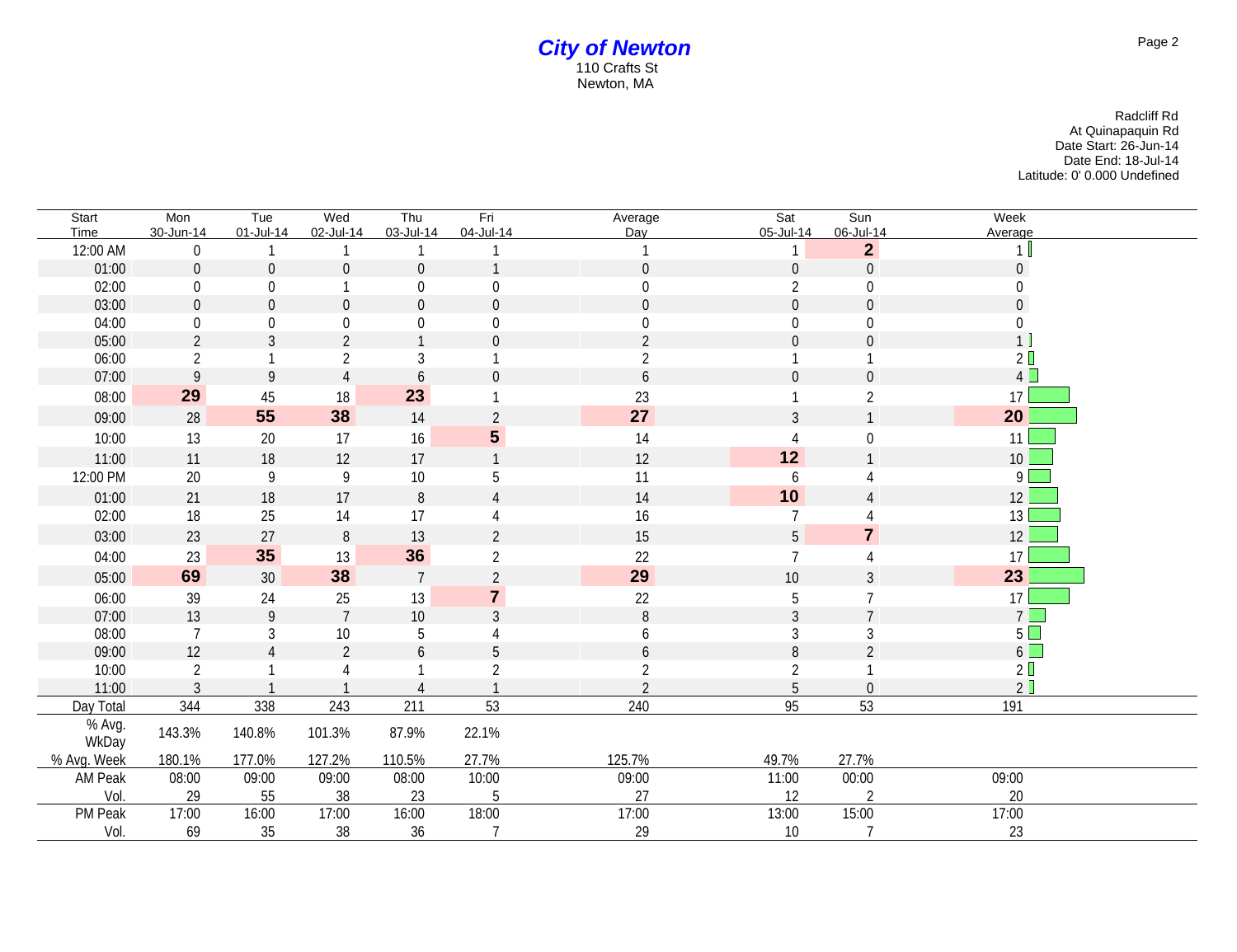| Start           | Mon              | Tue              | Wed             | Thu              | Fri              | Average          | Sat              | Sun              | Week                   |
|-----------------|------------------|------------------|-----------------|------------------|------------------|------------------|------------------|------------------|------------------------|
| Time            | 07-Jul-14        | 08-Jul-14        | 09-Jul-14       | 10-Jul-14        | 11-Jul-14        | Day              | 12-Jul-14        | 13-Jul-14        | Average                |
| 12:00 AM        |                  | 0                |                 | $\overline{2}$   | $\Omega$         |                  | $\overline{2}$   | $\boldsymbol{0}$ | 1 <sub>b</sub>         |
| 01:00           | $\mathbf{1}$     |                  | $\mathbf 0$     | $\boldsymbol{0}$ | $\boldsymbol{0}$ | $\boldsymbol{0}$ | $\overline{0}$   | $\boldsymbol{0}$ | $\overline{0}$         |
| 02:00           | $\boldsymbol{0}$ | $\boldsymbol{0}$ | 0               | $\boldsymbol{0}$ | $\overline{0}$   | $\boldsymbol{0}$ | $\boldsymbol{0}$ | $\overline{2}$   | $\overline{0}$         |
| 03:00           | $\boldsymbol{0}$ | $\mathbf 0$      | $\mathbf 0$     | $\mathbf 0$      |                  | $\overline{0}$   | $\overline{0}$   | $\mathbf 0$      | $\overline{0}$         |
| 04:00           | $\pmb{0}$        | $\overline{0}$   | 0               | $\boldsymbol{0}$ | $\boldsymbol{0}$ | $\overline{0}$   | $\overline{0}$   | $\boldsymbol{0}$ | $\Omega$               |
| 05:00           | $\mathbf{1}$     |                  | $\overline{2}$  |                  | $\mathfrak{D}$   |                  | $\Omega$         | $\mathbf 0$      | 1                      |
| 06:00           | $\overline{2}$   | 5                | 3               | $\overline{2}$   |                  | 3                | 3                | $\overline{2}$   | 3 <sup>1</sup>         |
| 07:00           | $\sqrt{2}$       | $\overline{4}$   | $\overline{7}$  | 12               | $\overline{7}$   | 6                |                  |                  | $5 \Box$               |
| 08:00           | 26               | $30\,$           | 29              | 24               | 18               | 25               | 3                |                  | 19                     |
| 09:00           | 30               | 40               | 47              | 25               | 21               | 33               | 5                | $6\phantom{1}$   | 25                     |
| 10:00           | 10               | 16               | 13              | 16               | $\overline{7}$   | 12               |                  | 3                | $10$ $\Box$            |
| 11:00           | 10               | 10               | 10              | 11               | 11               | 10               | $\overline{7}$   | $\overline{A}$   | $9 \quad \blacksquare$ |
| 12:00 PM        | 9                | 9                | 12              | 12               | 8                | 10               | 3                | 5                | $8$ $\Box$             |
| 01:00           | $5\phantom{.0}$  | 12               | $\overline{7}$  | 11               | 11               | $\overline{9}$   |                  | $\overline{A}$   | $8$ $\Box$             |
| 02:00           | 11               | 9                | $\mathfrak{Z}$  | $10\,$           | 10               | 9                | 8                | 5                | $8\Box$                |
| 03:00           | $\boldsymbol{9}$ | 10               | 9               | $\overline{9}$   | 16               | 11               | 11               | 3                | 10 <sup>1</sup>        |
| 04:00           | 28               | 17               | 16              | 24               | 35               | 24               | 6                | $\overline{7}$   | 19                     |
| 05:00           | 33               | 32               | 50              | 35               | 39               | 38               | 8                | $\mathbf{0}$     | 28                     |
| 06:00           | 17               | 20               | 31              | 26               | 17               | 22               | 8                |                  | 18 <sup>°</sup>        |
| 07:00           | $\mathfrak{Z}$   | 11               | $7\overline{ }$ | 6                | $7\overline{ }$  | $\overline{7}$   | 5                | $\overline{4}$   | $6\Box$                |
| 08:00           | 8                | $\, 8$           | $\overline{7}$  | 8                | 10               | 8                | 3                | 5                | $7\Box$                |
| 09:00           | $\boldsymbol{6}$ |                  | $\overline{2}$  | 8                |                  | $\overline{A}$   | 6                | $\overline{2}$   | 4                      |
| 10:00           | $\overline{2}$   | 3                |                 | 0                | 3                |                  | 2                |                  | 2 <sup>0</sup>         |
| 11:00           | 2                |                  | $\mathfrak{D}$  | $\mathfrak{D}$   | $\theta$         |                  |                  | $\boldsymbol{0}$ |                        |
| Day Total       | 216              | 240              | 262             | 244              | 228              | 236              | 93               | 62               | 192                    |
| % Avg.<br>WkDay | 91.5%            | 101.7%           | 111.0%          | 103.4%           | 96.6%            |                  |                  |                  |                        |
| % Avg. Week     | 112.5%           | 125.0%           | 136.5%          | 127.1%           | 118.8%           | 122.9%           | 48.4%            | 32.3%            |                        |
| AM Peak         | 09:00            | 09:00            | 09:00           | 09:00            | 09:00            | 09:00            | 11:00            | 09:00            | 09:00                  |
| Vol.            | 30               | 40               | 47              | 25               | 21               | 33               |                  | 6                | 25                     |
| PM Peak         | 17:00            | 17:00            | 17:00           | 17:00            | 17:00            | 17:00            | 15:00            | 16:00            | 17:00                  |
| Vol.            | 33               | 32               | 50              | 35               | 39               | 38               | 11               | $\overline{7}$   | 28                     |